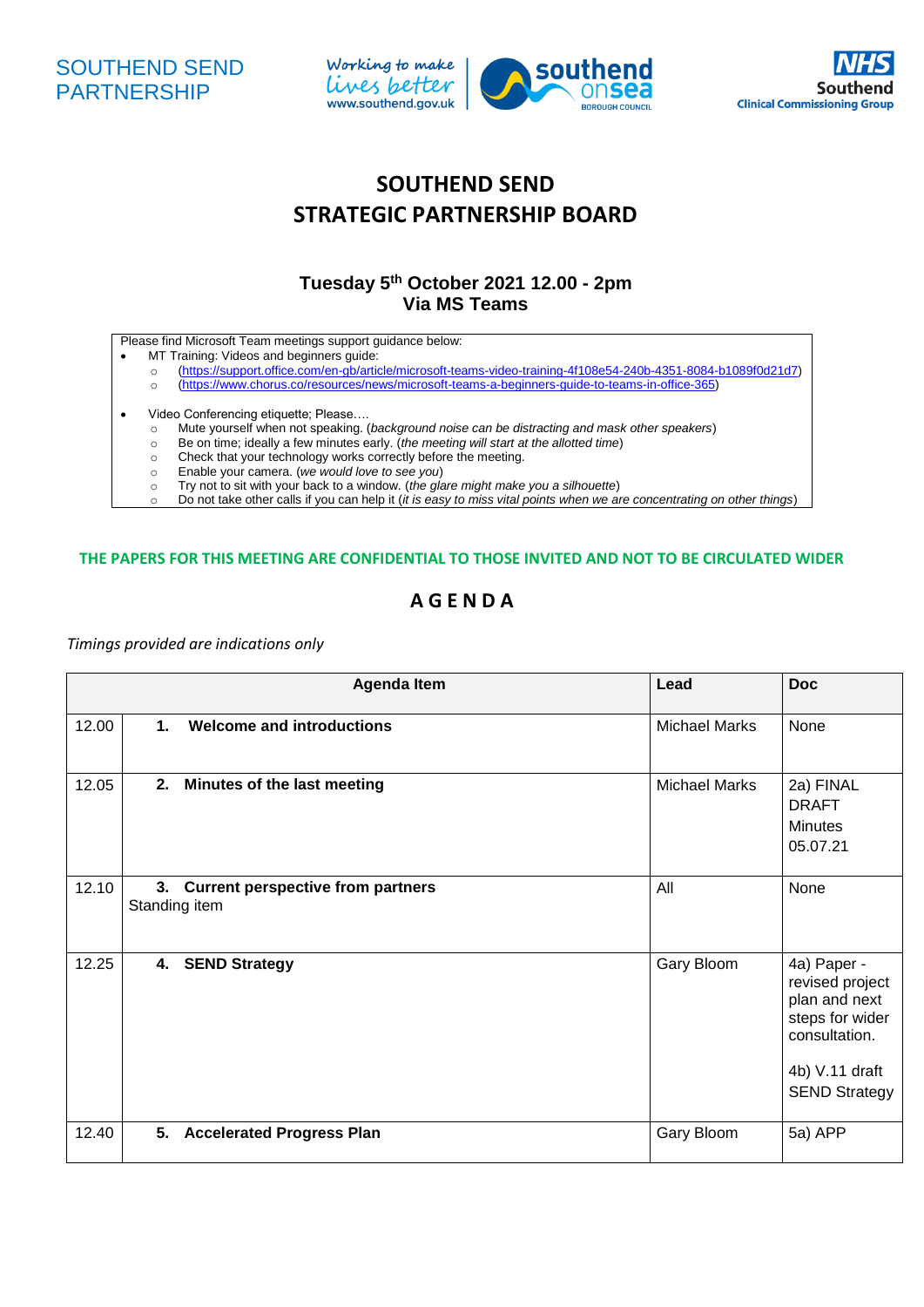| 13.00                                                        | 6. Joint Commissioning Group Highlight report                      | Caroline             | 6a)              |  |
|--------------------------------------------------------------|--------------------------------------------------------------------|----------------------|------------------|--|
|                                                              | Standing item.                                                     | McCarron             | Commissioning    |  |
|                                                              |                                                                    |                      | highlight report |  |
|                                                              |                                                                    |                      |                  |  |
| 13.15                                                        | 7. SEND Operations Group highlight report                          | <b>Brin Martin</b>   | 7a) SENDOPS      |  |
|                                                              | Standing item.                                                     |                      | Highlight report |  |
|                                                              |                                                                    |                      |                  |  |
| 13.25                                                        | 8. Quality & Outcomes Framework                                    | Gary Bloom           | None             |  |
|                                                              | Verbal update                                                      |                      |                  |  |
| 13.35                                                        | 9. Voice of the Child                                              | <b>Jeff Banks</b>    | None             |  |
|                                                              | Verbal update                                                      |                      |                  |  |
|                                                              |                                                                    |                      |                  |  |
| 13.45                                                        | 10. Actions and feedback:                                          | <b>Michael Marks</b> | 10a) Action log  |  |
|                                                              | <b>Review Action Log</b><br>a)                                     |                      |                  |  |
|                                                              | Feedback/actions to other SEND Governance Groups not covered<br>b) |                      |                  |  |
|                                                              | by action log                                                      |                      |                  |  |
|                                                              |                                                                    |                      |                  |  |
| 13.55                                                        | 11. Any other business                                             |                      |                  |  |
|                                                              |                                                                    |                      |                  |  |
|                                                              |                                                                    |                      |                  |  |
| 14.00                                                        | <b>Close</b>                                                       |                      |                  |  |
|                                                              |                                                                    |                      |                  |  |
|                                                              | 9. Future meetings:                                                |                      |                  |  |
|                                                              |                                                                    |                      |                  |  |
| Dates and times of future meetings                           |                                                                    |                      |                  |  |
| 16th November 2021 10am - 12pm                               |                                                                    |                      |                  |  |
| 6 <sup>th</sup> January 2022<br>$10am - 12pm$                |                                                                    |                      |                  |  |
| 1st March 2022<br>$10am - 12pm$                              |                                                                    |                      |                  |  |
| 17th May 2022<br>$10am - 12pmy$<br>5 <sup>th</sup> July 2022 |                                                                    |                      |                  |  |
|                                                              | $10am - 12pm$                                                      |                      |                  |  |

| Attendance          |                             |                                                                     |                                |           |  |
|---------------------|-----------------------------|---------------------------------------------------------------------|--------------------------------|-----------|--|
|                     | <b>Name</b>                 | <b>Job Title</b>                                                    | Organisation                   |           |  |
| Chair               | <b>Michael Marks</b>        | Executive Director, Public Health and Children's<br><b>Services</b> | Southend Borough Council       | MM        |  |
| <b>Deputy Chair</b> | Patricia D'Orsi             | <b>NHS Alliance Director</b>                                        | NHS Southend CCG               | PD        |  |
|                     | Amanda Wiley                | Primary School Head Representative                                  | <b>Blenheim Primary School</b> | AW        |  |
|                     | <b>Brin Martin</b>          | Director of Learning                                                | Southend Borough Council       | <b>BM</b> |  |
|                     | Caroline<br><b>McCarron</b> | Associate Director of Integration and<br>Partnerships               | NHS Southend CCG               | <b>CM</b> |  |
|                     | Gary Bloom                  | Head of SEND                                                        | Southend Borough Council       | GB        |  |
|                     | Clare Costello              | Secondary School Head Representative                                | Shoeburyness High School       | CC        |  |
| <b>Members</b>      | Jackie Mullan               | Special School Head Representative                                  | <b>SEN Trust Southend</b>      | JM        |  |
|                     | <b>Jeff Banks</b>           | Director                                                            | A Better Start Southend        | JB        |  |